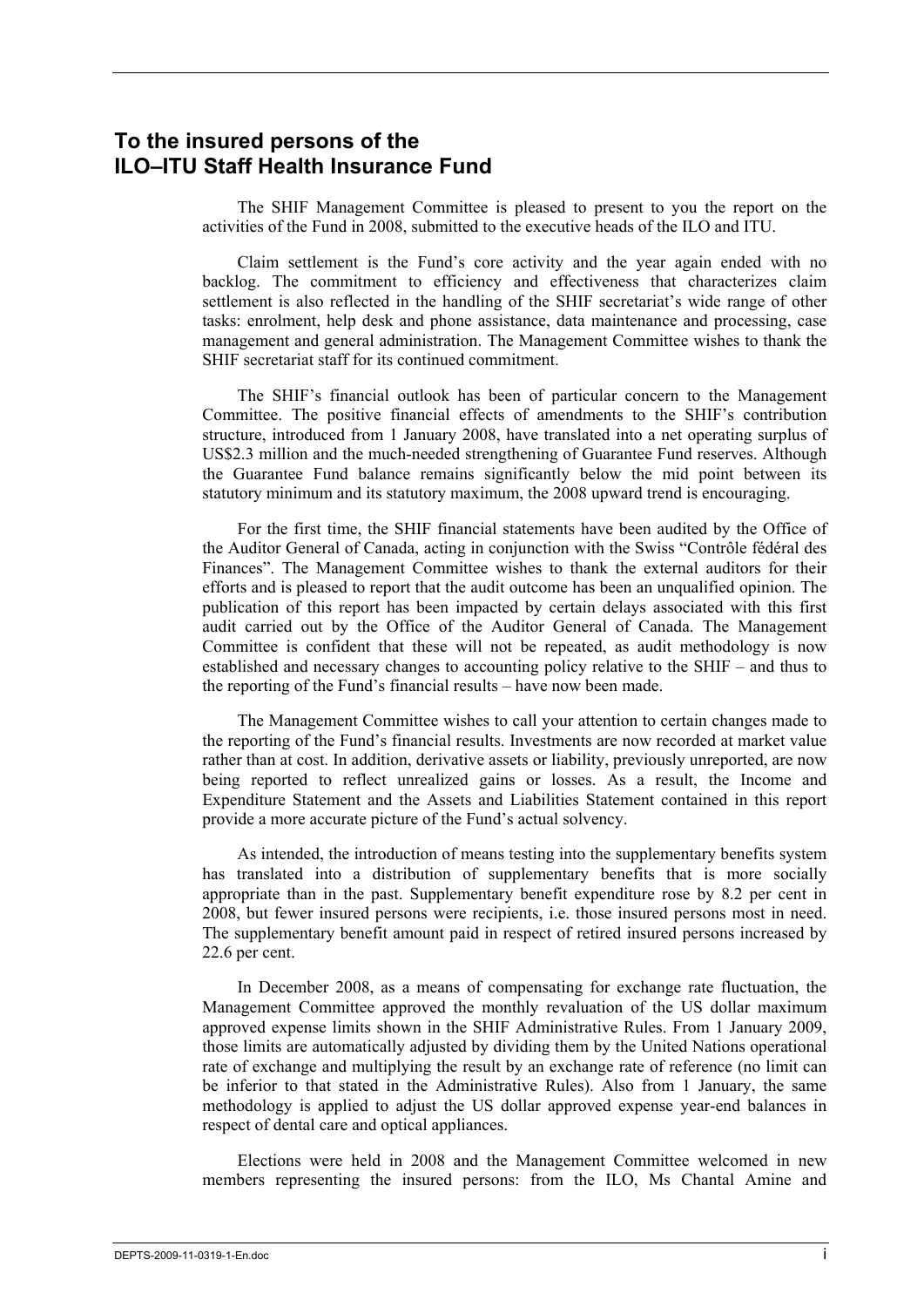Mr Philippe Marcadent and, from the ITU, Mr Michel Rolland. We wish to take this opportunity to again thank retiring members, Mr Jacques Bacaly of the ITU, and Mr Arnaud Donati and Mr Jean-Victor Gruat of the ILO, for their contribution to the work of the Management Committee.

The Management Committee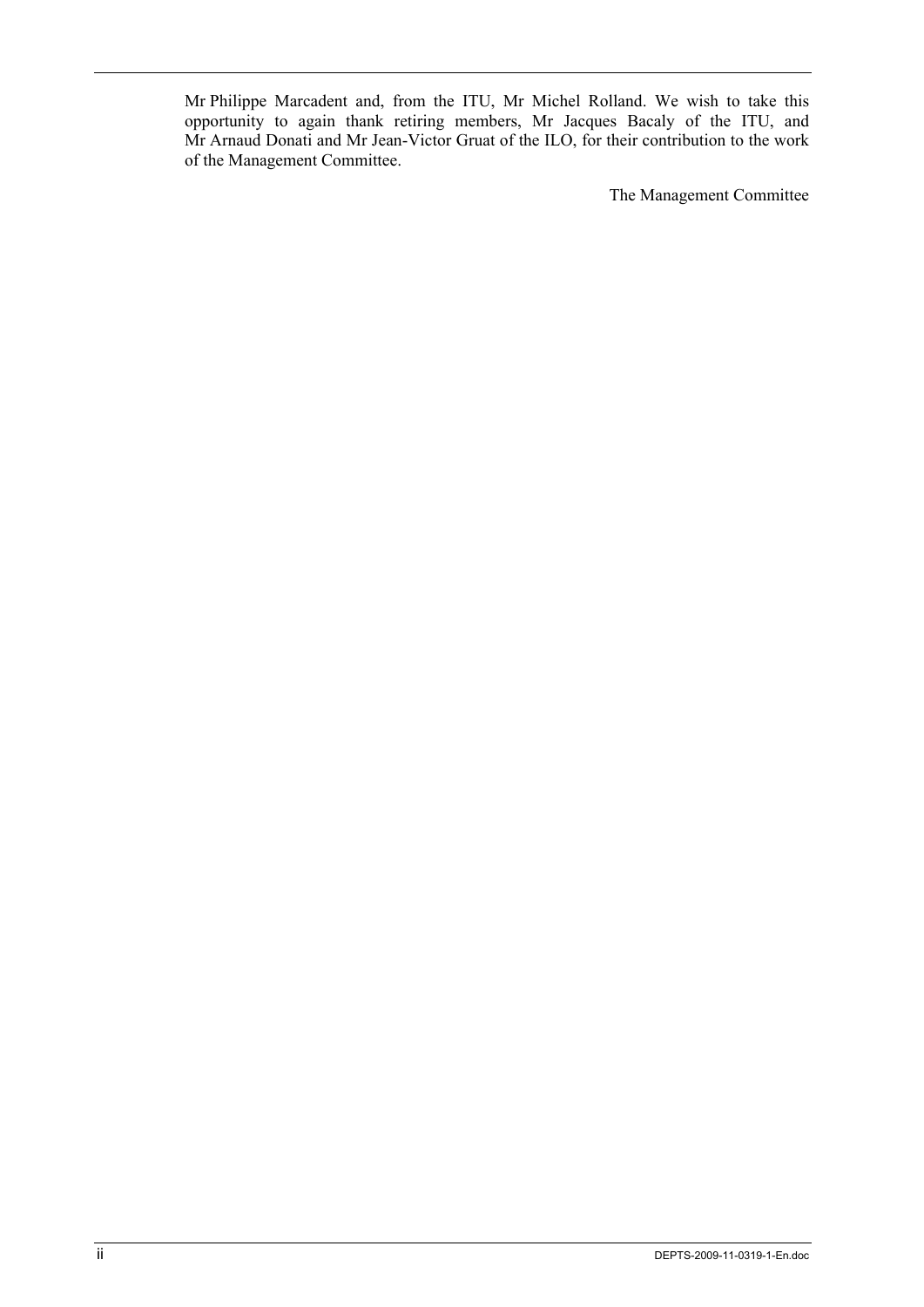# **ILO–ITU Staff Health Insurance Fund**

**Report on the operations of the Fund in 2008**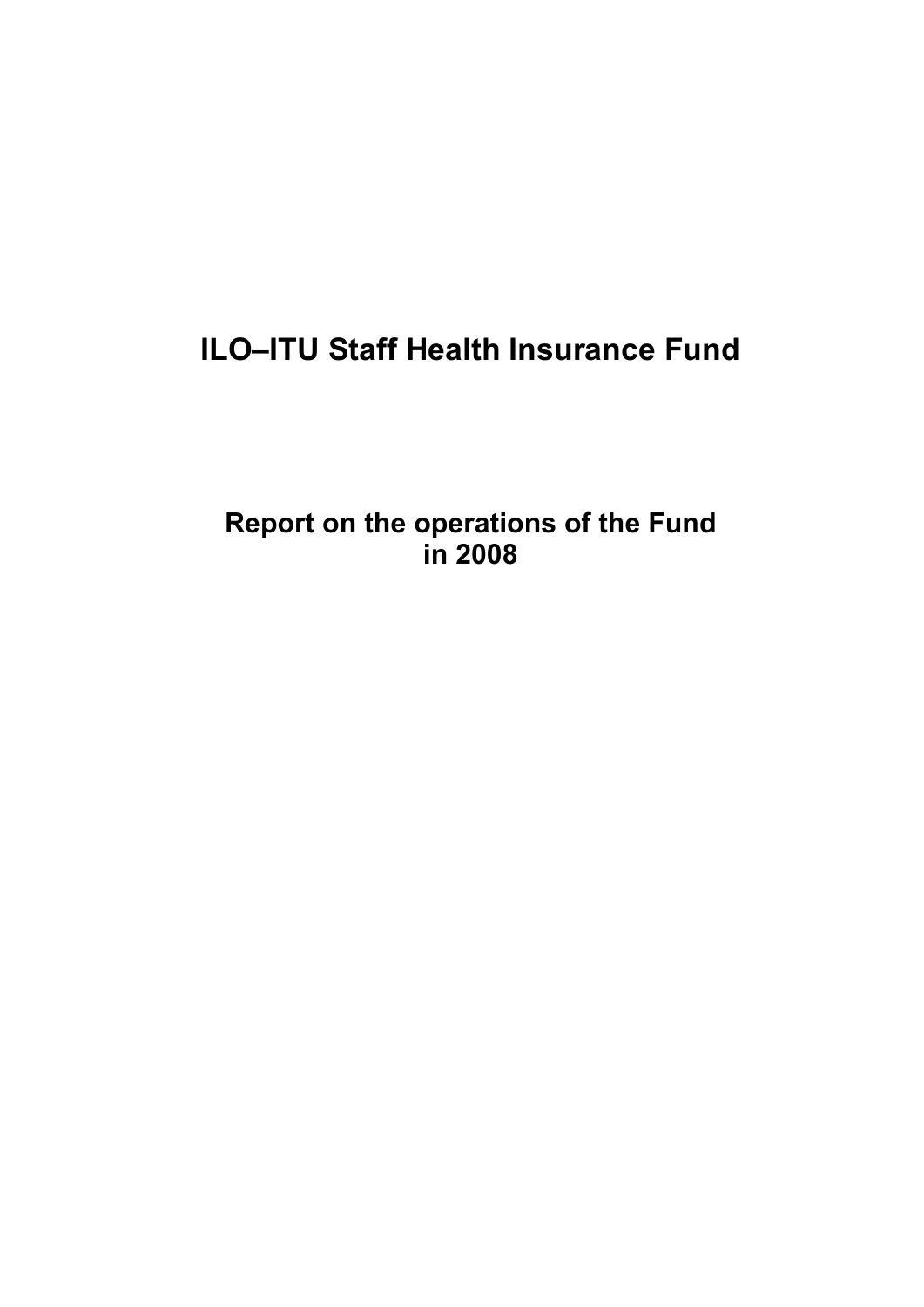The present report is hereby submitted to the executive heads of the ILO and ITU and to the insured persons, pursuant to article 4.7.1(i) of the Regulations.

# **Composition of the Management Committee in 2008**

**1.** Pursuant to article 4.1 of the Regulations, the Management Committee was composed of the following titular (T) and substitute (S) members. An asterisk (\*) next to the name indicates that this Committee member also served on the Standing Subcommittee (established under article 4.7.2 of the Regulations).

# **Representing the insured persons**

# **ILO**

Mr Jean-Victor Gruat (T) Ms Mireille Ecuvillon \* (T) Mr Jean-François Santarelli  $*(T)$  – **Vice-Chairperson** Mr Chris Baron (S) Ms Xenia Scheil-Adlung (S) Mr Arnaud Donati (S)

# **ITU**

Mr Jacques Bacaly  $*(T)$ Mr David Broadhurst (S)

## **Representing the executive heads**

# **ILO**

Mr Charles Agbavwe (T) Mr Tilmann Geckeler \* (T) Mr Satoru Tabusa \* (T) – **Chairperson** Mr Fikri Gurzumar (S) Ms Anne Drouin (S) Mr Giuseppe Zefola (S)

# **ITU**

Ms Marianne Wilson \* (T) Mr Antoine Dore (S)

# **Financial situation**

# **Assets and liabilities**

**2.** As at 31 December 2008, the Fund had assets valued at US\$49.9 million and liabilities of US\$12.9 million, of which 95.9 per cent accrued liability for claims incurred but not received (IBNR). The Guarantee Fund balance stood at US\$32.7 million and the reserve for derivatives at US\$4.2 million. More details on IBNR are provided in paragraphs 20 to 22 of this report.

**3.** Derivatives provide the SHIF with protection against the exchange risk associated with bond investments. The value of derivatives depends on that of an underlying financial asset. The calculation of the derivatives' market value for accounting purposes relies on pricing models that take into account a benchmark value such as an interest or exchange rate, a financial index or a commodity price.

**4.** The Assets and Liabilities Statement is attached as Annex I. The statement provides year-end details on assets, liabilities and the balance of the Guarantee Fund, together with prior year comparative figures. The Fund has adopted a new accounting policy relative to investments – now recorded at market value rather than at cost – and relative to unrealized gains and losses on forward currency contracts – now being reported as either a derivative asset or a derivative liability. This new accounting policy has been duly agreed with the Fund's external auditors.

**5.** In the Assets and Liabilities Statement attached as Annex I and the Income and Expenditure Statement attached as Annex II, for the sake of accuracy in comparison between current and prior year figures, those shown for 2007 have been restated to reflect the new accounting policy adopted for 2008. This restatement results in a variance of the 2007 figures shown in the report on the operations of the Fund in 2008 and those shown in the prior year report.

# **Results of operating activities**

**6.** The Income and Expenditure Statement is attached as Annex II.

**7.** The first part of Annex II reflects the Fund's operating transactions. Total contributions received in 2008 amounted to US\$50.3 million, compared with US\$40.1 million in 2007. Total benefits paid in 2008 amounted to US\$45.9 million, compared with US\$42.6 million in 2007. The net operating surplus amounted to US\$2.3 million in 2008.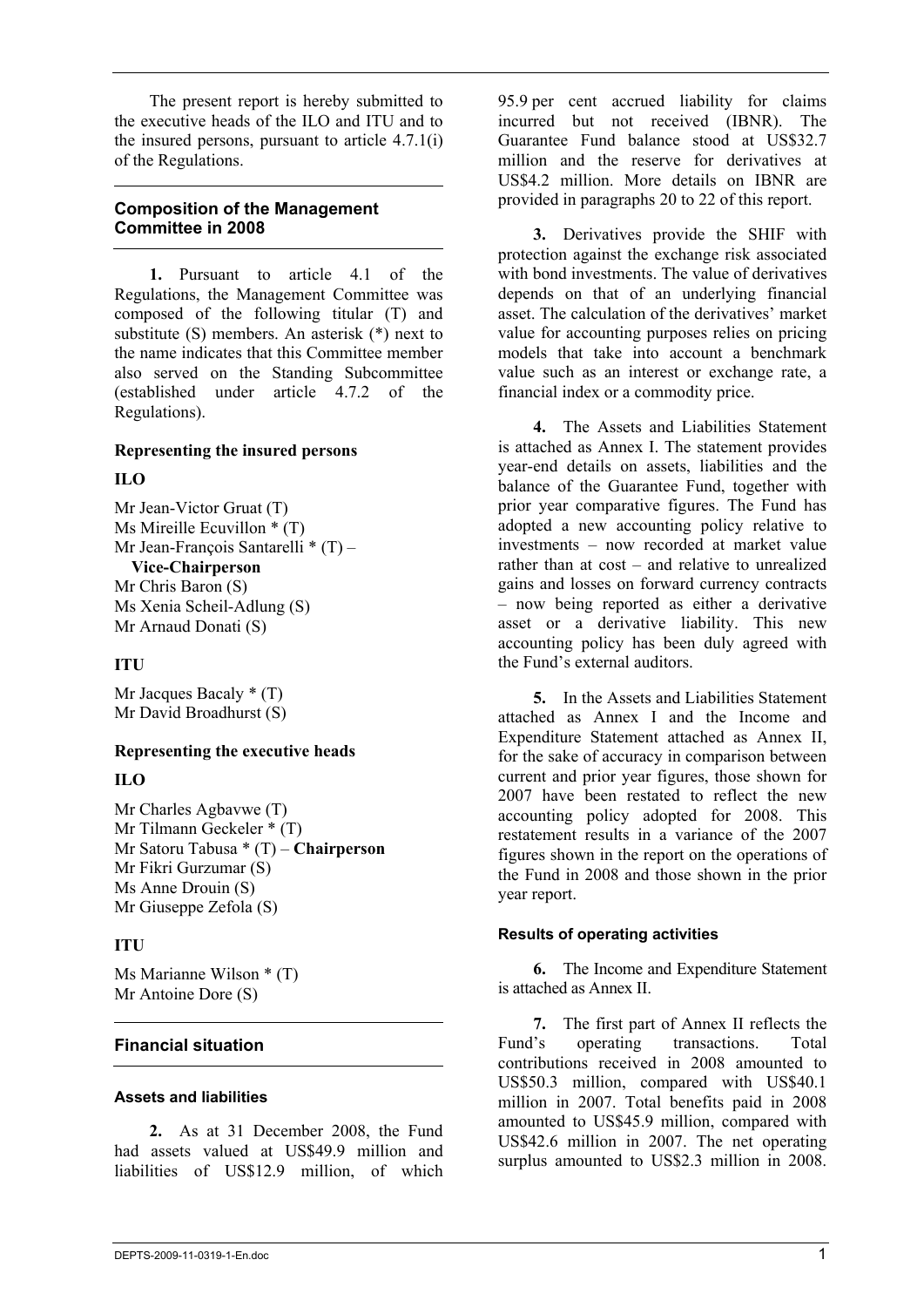This net operating surplus takes into account an IBNR increase of US\$2.1 million.

**8.** The second part of Annex II, under the heading "Investment transactions", reflects the result of the Guarantee Fund investments. Following a net income from investment transactions of US\$1.1 million in 2007, the Fund again recorded an income, of US\$2.8 million, in 2008. Losses on currency trading of US\$330,122 were recorded in 2008, compared with losses of US\$455,907 in 2007. More details on investment performance are provided in paragraphs 12 to 17 of this report.

**9.** Revaluation gains and losses on assets and liabilities are the result of exchange rate fluctuations of all the currencies, other than the US dollar, in which assets and liabilities are held. A revaluation loss of US\$352,698 was recorded in 2008, compared with the US\$1.9 million revaluation gain in 2007.

**10.** The Fund recorded a net operating surplus of US\$2.3 million in 2008, compared with a US\$3.1 million net operating deficit in 2007. The operating surplus was mitigated by the aforementioned revaluation loss, but compounded by net income from investment transactions of US\$2.8 million in 2008, versus US\$1.1 million in 2007. The Fund thus recorded an overall net gain of US\$4.8 million in 2008, versus a 2007 overall net loss of US\$62,949.

**11.** The average contribution per contributing member (insured person) in 2008 was US\$7,152, up 24.1 per cent from US\$5,764 in 2007. The increase in average contribution reflects the positive financial effect of the amendments to the SHIF Regulations and Administrative Rules in respect of contributions, effective 1 January 2008. (Details relative to benefits are provided in paragraphs 29 to 37 of this report.)

# **Investments**

**12.** In 2008, monitoring of the Fund's investments portfolio was entrusted to the ILO's Investment Committee, who delivered guidelines and benchmarks on behalf of the Management Committee. Throughout the period under review, management of the Fund's investment portfolio remained the responsibility of Crédit Suisse Asset Management Ltd (CSAM) of London.

**13.** The portfolio is composed mainly of medium- and long-term fixed income securities and is hedged to the Swiss franc, although investments are held in a variety of currencies.

**14.** As at 31 December 2008, the market value of the portfolio was US\$43,975,483 (including US\$622,557 of accrued interest), compared with a 2007 market value of US\$41,387,112 (including US\$693,770 of accrued interest). Derivative assets totalled US\$4,220,129 at 31 December 2008 versus US\$170,059 in 2007.

**15.** Investments are held in various currencies and are translated into US dollars at the United Nations operational rate of exchange effective at 31 December.

**16.** The investment performance for 2008, based on market values and expressed in Swiss francs, was 6.91 per cent. Management fees charged were a fixed percentage of the market value of the portfolio, paid quarterly in arrears.

**17.** From 1 July 2009, Aberdeen Asset Management took over from Crédit Suisse responsibility for management of the Fund's investment portfolio. Aberdeen Asset Management has commented as follows on the 2008 investment performance:

Financial markets in 2008 endured a miserable year with extraordinary levels of volatility as the US housing recession, global banking crisis and a sharp fall in commodity and equity prices dominated financial markets. The correction in credit markets came as financial markets were unable to divest the toxic debt of sub-prime mortgages and became virtually paralysed following the shock collapse of Lehman Brothers in September 2008. In a climate of risk aversion the major government bond markets to which this portfolio is mainly invested, together with cash, were the major beneficiaries of this extraordinary environment. All components of the index were positive with the best performance in CHF hedged terms coming from Australia at +14.37% followed by the US at +12.96%. Overall, the portfolio returned 6.91% versus a return of 7.88% for the index. The deficit in relative return came from non-government holdings which suffered spread widening.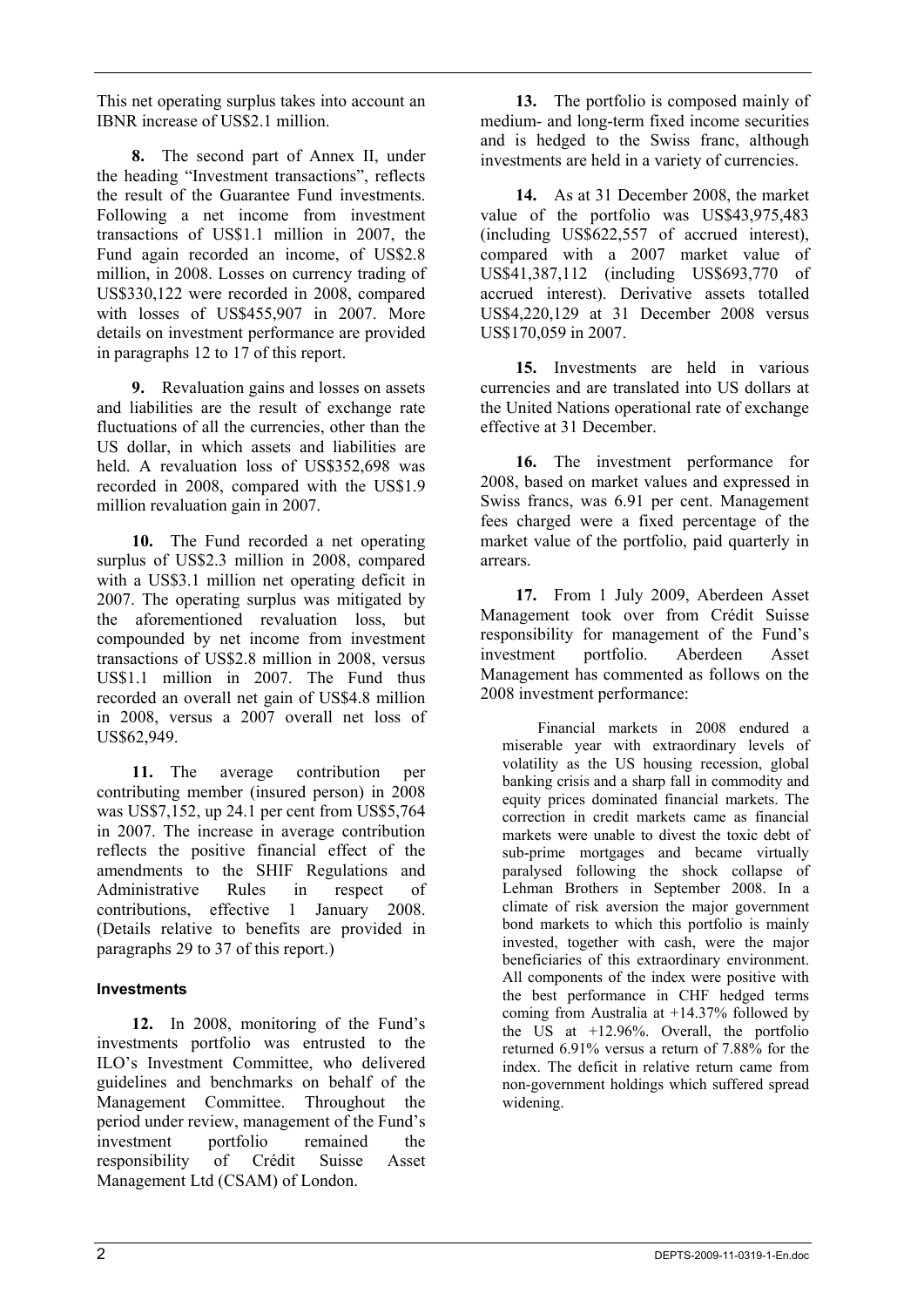### **Guarantee Fund**

**18.** Article 3.8 of the SHIF Regulations sets the level of the Guarantee Fund at between one sixth  $(=$  six months) and one half  $(= 18)$ months) of Fund expenditure over the previous three financial years.

**19.** The Guarantee Fund balance amounted to US\$32.7 million at year-end 2008, compared with US\$28 million at year-end 2007 (see Annex I). The level of the Guarantee Fund at 31 December of the year under review remained above the statutory minimum level of US\$21.4 million. However, that balance remained 23.8 per cent below the 2008 mid point of US\$42.9 million.





### **Accrued liability for claims incurred but not received (IBNR)**

**20.** The method used for calculating the IBNR provision is represented in paragraph 21 of the notes to the financial statements for the year ending 31 December 2008 as follows:

At the end of each financial period, a provision is made representing amounts yet to be claimed in respect of the financial period under review. The provision is calculated based on the comparison between actual IBNR reported to end March of the year +1 financial period and actual end March experience recorded for prior years. The IBNR provision is the higher of: (i) the average percentage of IBNR reported in prior years, applied to actual IBNR reported to end March of the year +1 financial period and projected out to a year-end IBNR result; and (ii) the average percentage representing IBNR versus year -1 claims reported in prior years, applied to actual IBNR reported to end March of the year +1 financial period and projected out to a year-end IBNR result."

**21.** Accrued liability for claims incurred prior to, or during the year under review, but not received by 31 December, appear under item 2 of "Liabilities" in the Assets and Liabilities Statement (Annex I) as "Accrued liability for unsettled claims.

**22.** The table hereunder provides details concerning the accrued IBNR liability amount shown in Annex I as "Accrued liability for unsettled claims". The method of IBNR calculation was audited by the SHIF's external auditors for the year 2006. This method has remained unchanged for following years.

### **Figure 2. Summary of benefits paid in 2008 for claims incurred in prior years**

| Insurance year                   | Benefits paid (US\$) |
|----------------------------------|----------------------|
| Years prior to 2006              | 10 333               |
| 2006                             | 222 594              |
| 2007                             | 10 667 863           |
| IBNR at year-end 2008 (actual)   | 10 900 790           |
| IBNR at year-end 2008 (forecast) | 10 300 000           |
| Variance actual IBNR vs forecast | -600 790             |
| IBNR at year-end 2009 (forecast) | 12 400 000           |
| <b>IBNR</b> increase             | 2 100 000            |

# **Trends in membership**

### **Overall trend**

**23.** The total number of persons insured on 31 December of the year under review (excluding voluntarily covered dependants) was 13,554, compared with 13,152 on 31 December 2007.

### **Figure 3. Number of insured persons 1985–2008**  (excluding voluntarily covered dependants)



**24.** In 2008, membership was composed of 6,722 contributing members (insured persons) and 6,832 automatically covered dependants (see Annex V for details). The distribution of insured persons was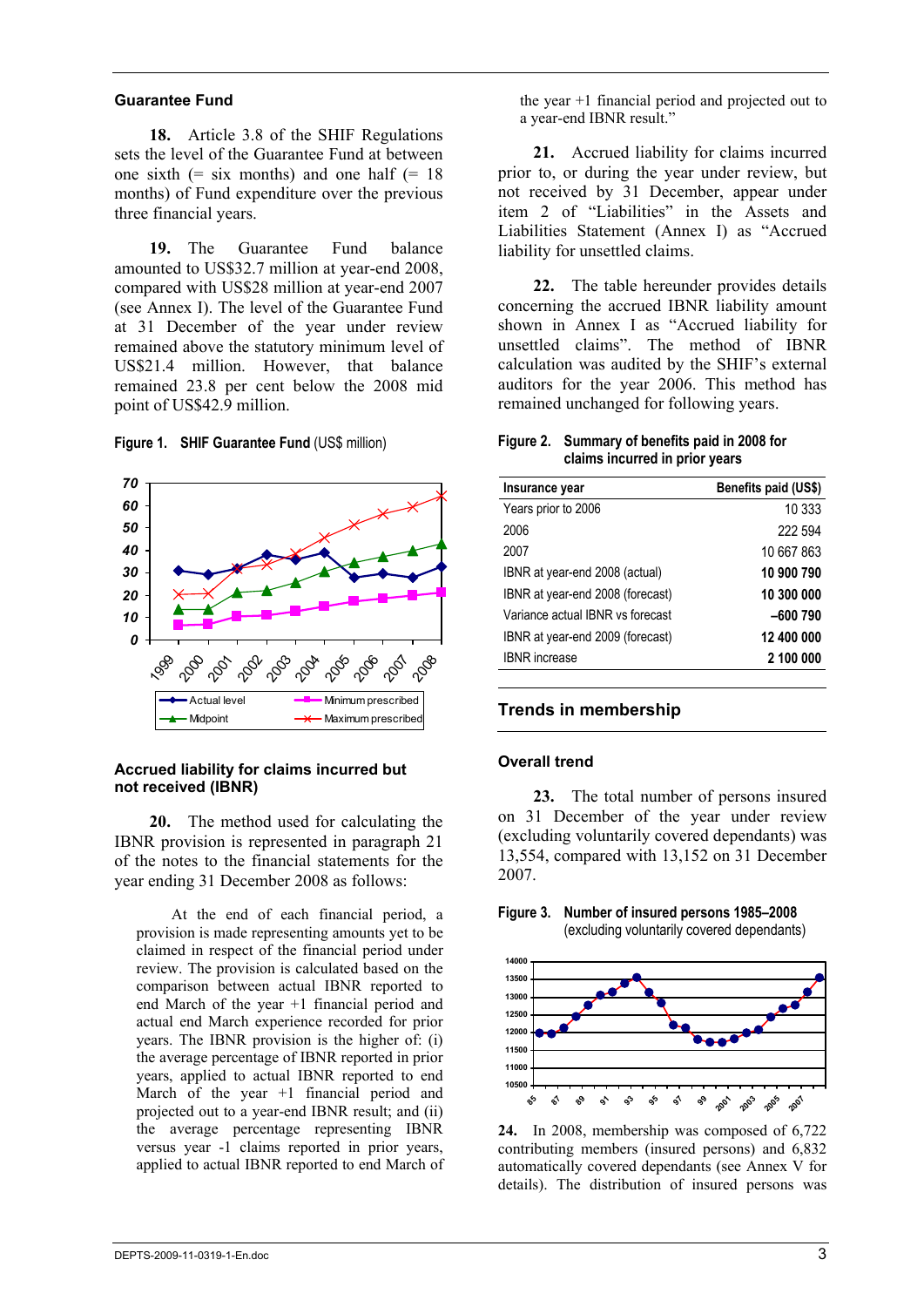76.6 per cent ILO versus 23.4 per cent ITU. The proportion of retired insured persons grew from 42.4 per cent of all contributing members in 2007 to 43.0 per cent in 2008.



### **Figure 4. Composition of contributing members**  (relative shares)

# **Automatically covered dependants**

**25.** The number of dependants (excluding voluntarily covered dependants) stood at 6,832 in 2008, versus 6,560 in 2007. The number of automatically covered dependants per active insured person was 1.41 in 2008, versus 1.36 in 2007. The number of automatically covered dependants per retired insured person was 0.49 in 2008, versus 0.50 in 2007.

## **Voluntarily covered dependants**

**26.** The number of voluntarily covered dependants stood at 654 at year-end 2008, down from 660 at the end of 2007. At year-end 2008, the number of voluntarily covered children was 525 (80.3 per cent of the total), the number of voluntarily covered spouses was 110 (16.8 per cent of the total) and the number of voluntarily covered parents and parents-in-law was 19 (2.9 per cent of the total).

**27.** A summary of the annual and cumulative results of this group for the years 1997 through 2008 is set out in Annex IV. The five-year cumulative loss for the voluntarily covered dependants category stands at US\$477,455. The five-year cumulative loss for the voluntarily covered parents and parents-inlaw segment is US\$507,550, representing a 142.2 per cent five-year loss ratio. Benefits paid in respect of voluntarily covered parents and parents-in-law over the past five years amount to US\$1,711,690, representing 16.2 per cent of total benefits paid in respect of voluntarily covered dependants.

**28.** Under article 3.5 of the Fund's Regulations, contribution rates in respect of voluntarily covered dependants have to be set so as to make this group self-supporting, with no contribution being paid by the organizations for this category of protected persons. Although an increase in contribution rates in respect of voluntarily covered dependants became effective on 1 April 2008, the group was not self-supporting during the period under review, as a 114.3 per cent loss ratio – representing a US\$314,480 loss – was recorded.

# **Benefits statistics**

## **Trends in expenditure**

**29.** Total benefits paid increased from US\$42.6 million in 2007 to 45.9 million in 2008. Benefits in 2008 were thus up 7.8 per cent over prior year. Benefits paid in reimbursement of costs incurred in Switzerland continue to represent almost two-thirds of the total, as reflected in figure 5 below.

### **Figure 5. Distribution by providing country for reimbursements made in 2008**



**30.** In 2008, the benefits paid per contributing member (insured person) amounted to US\$6,453, up from US\$6,131 in 2007. These figures do not include benefits paid in respect of persons covered under article 1.6 ("Voluntarily covered dependants") of the SHIF Regulations. Benefits paid per person protected by the Fund (excluding voluntarily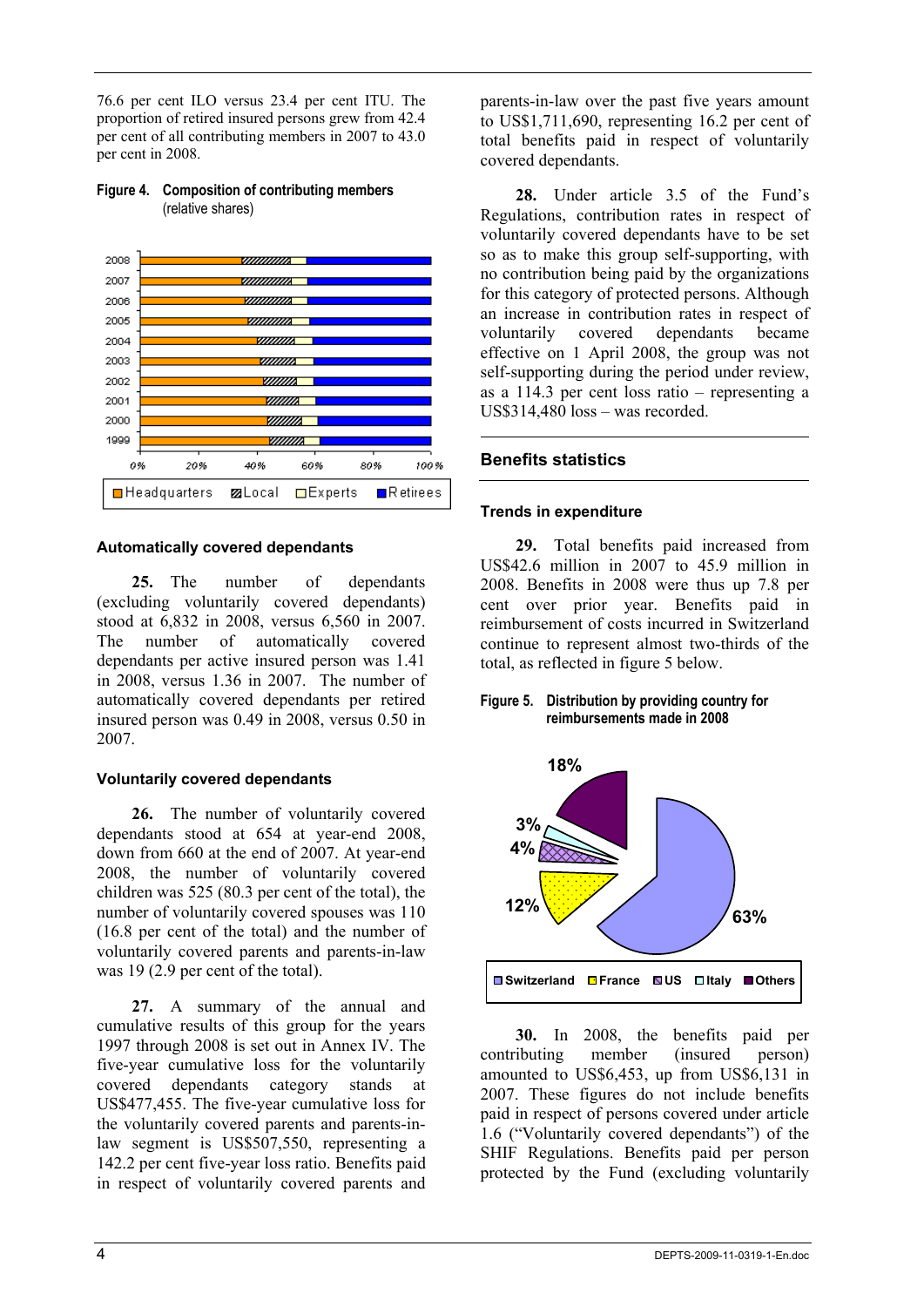covered dependants) in 2008 amounted to US\$3,200, compared with US\$3,073 in 2007. During the period under review, the yearly increase in benefits paid per insured person averaged 5.25 per cent.

**31.** The overall loss ratio for the period under review was 90.2 per cent versus 106.4 per cent in 2007. These loss ratios do not take into account contributions received and benefits paid in respect of persons covered under article 1.6 ("Voluntarily covered dependants") of the SHIF Regulations. The significant improvement of the 2008 loss ratio reflects the increased contribution income resulting from the amendments to the SHIF Regulations and Administrative Rules in respect of contributions, effective 1 January 2008. The 2008 loss ratios per category of insured persons were 62.0 per cent (active staff category) and 123.1 per cent (retiree category). The 2007 loss ratios for the active staff and retiree categories were 71.8 per cent and 147.1 per cent respectively.

**32.** In the year under review, medical care provided in hospitals constituted the single largest item of expenditure, accounting for 36.4 per cent of the 2008 total. Doctors' services and medication constituted the second and third largest items of expenditure, respectively accounting for 12.6 and 12.3 per cent of the year total, while dental care and nursing care accounted respectively for 9.6 and 7.1 per cent of the total. With the exception of the expenditure percentage in respect of medical care provided in hospitals, which increased by 3.7 per cent, the 2008 expenditure percentages are consistent with prior years.

**33.** Benefit expenditure is detailed in Annex VI. Figure 6 shows the relative benefit volumes in each of the three major categories of expenditure (inpatient care, outpatient care and dental care) and reflects the gradual stabilization of the relative volumes in each of these categories since 2006. Inpatient care accounted for 51.6 per cent of the 2008 total claim volume, outpatient care for 34.9 per cent and dental care for 9.6 per cent. There are no material variances of these percentages versus those recorded in 2006 or 2007.

**34.** The **inpatient category** comprises the benefits for all types of institutional care. This relates in particular to hospitalization for treatment, examination or diagnosis, nursing care, post-operative convalescence and cures, including accommodation and medical care.

**35.** The **outpatient category** comprises doctors' fees, psychiatry and psychoanalysis, medical imagery, laboratory tests, prescribed medications, physiotherapy.



# **category of expenditure** (% of total)

**Figure 6. Relative benefit volumes per major** 



# **Supplementary benefits**

**36.** Pursuant to article 2.5 of the SHIF Regulations, the Fund pays supplementary benefits where approved expenses in respect of an insured person and his/her dependants exceed a yearly US dollar threshold. The amount of supplementary benefits paid over the period under review was US\$2,954,994 versus US\$2,730,661 in 2007. Supplementary benefit expenditure represented 6.5 per cent of total benefits paid in 2008 versus 6.4 per cent of the 2007 total.

**37.** Supplementary benefits were received by 684 insured persons in 2008 versus 1,074 insured persons in 2007. The amendments to the SHIF Administrative Rules governing supplementary benefits translated into a significant shift in the amounts paid in each category of recipients. In 2008, 86.9 per cent of supplementary benefits were paid to insured persons who are retirees versus 76.8 per cent in 2007.

# **Maximum annual liability and large claims**

**38.** At year-end 2008, 1,420 families had submitted claims with approved medical expenses totalling over US\$10,000, compared with 1,277 families at year-end 2007. Of these, 54 families had submitted claims with approved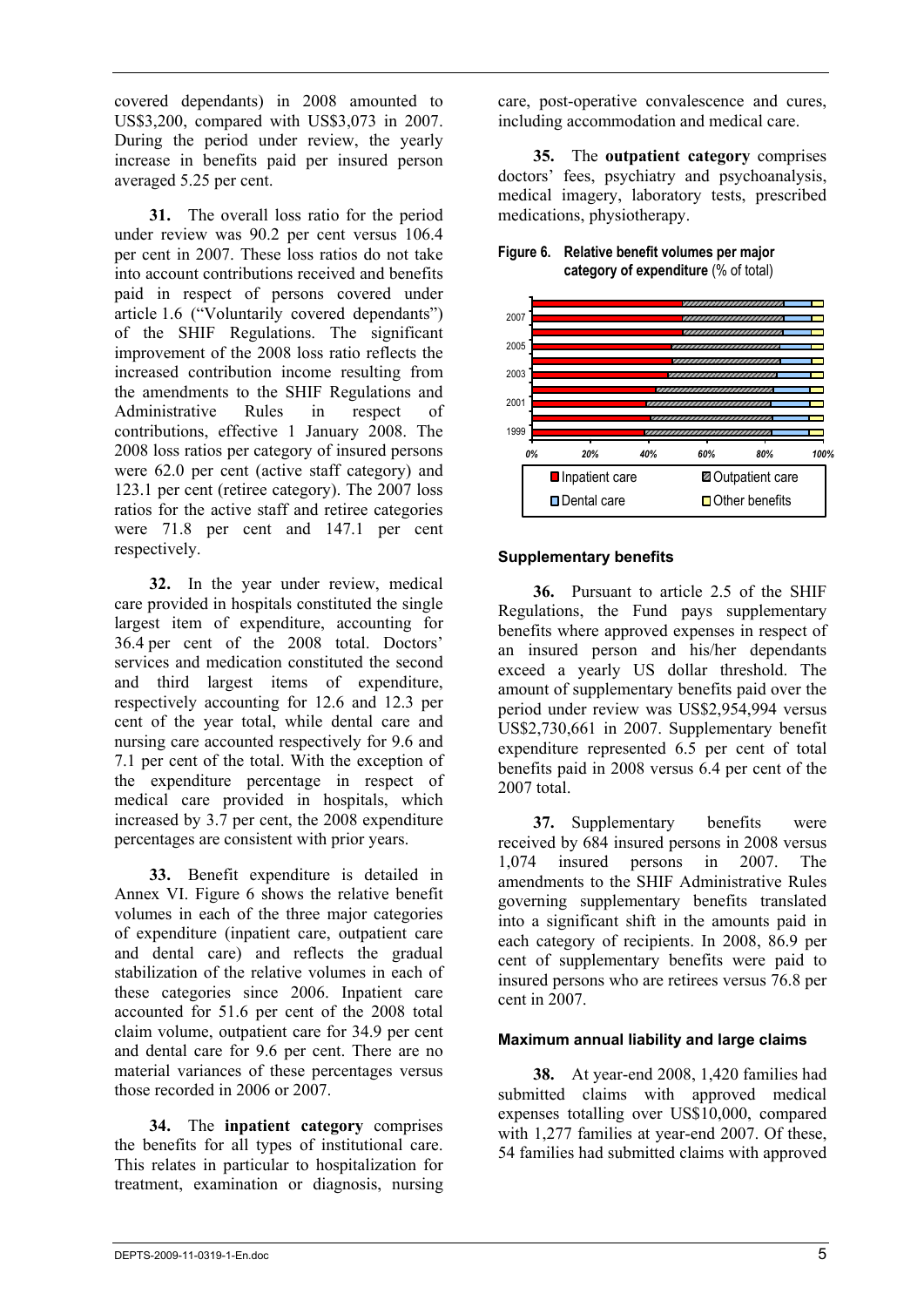medical expenses exceeding US\$100,000, compared with 40 in 2007.

**39.** In 2008, the Fund's maximum annual liability per family remained set at US\$150,000. With the approval of the Management Committee, this maximum annual liability was exceeded in 17 cases.

# **Administration**

**40. External audit** – Pursuant to article 4.14 of the SHIF Regulations, the Office of the Auditor General of Canada and the Swiss Federal Audit Office, jointly appointed the SHIF's external auditors, carried out an audit of the Fund's financial statements for the financial year ended 31 December 2008. The financial statements and the independent auditor's report have been posted on the SHIF web site and can be accessed using the following link:

http://www.ilo.org/public/english/bureau/pers/s hif/fs08.pdf.

**41. Claims settlement** – During the period under review, the Fund's claims processing units continued to operate on a nobacklog basis. The Fund's Claims Adjusters processed 51,565 claims (ILO, ITU and ILO– ITC combined) versus 50,622 claims in 2007. A total of 164,019 invoices was examined in 2008 versus 160,260 in 2007. The ILO (incl. ILO–ITC) invoice volume increased by 1.9 per cent between year-end 2007 and year-end 2008, whereas the ITU claim volume increased by 3.7 per cent.

**42. Main activities of the Management Committee** – The Management Committee met seven times in 2008. It monitored the functioning of the secretariat and the Fund's financial situation. The following issues are worth highlighting in view of their importance:

**Election of Management Committee members representing the insured persons for the period 2009–11:** Elections were held during the period under review, with the following results:

# **Elected members representing the insured persons of the ILO:**

- Mireille ECUVILLON (retiree) titular
- Jean-François SANTARELLI (retiree) titular
- Christopher BARON (retiree) titular
- Philippe MARCADENT (SEC/SOC) substitute
- Chantal AMINE (PROGRAM) substitute
- **EXenia SCHEIL-ADLUNG (SEC/SOC)** substitute

# **Elected members representing the insured persons of the ITU:**

- **Michel ROLLAND** (retiree) titular
- David BROADHURST (retiree) substitute

### **The Management Committee elected as its Chairperson and Vice-Chairperson for 2009:**

- **Michel ROLLAND Chairperson**
- **Marianne WILSON (ITU HRD) Vice-**Chairperson

**Revaluation of capped benefits:** The Management Committee decided to implement new Administrative Rules governing article 2.13 ("Exchange rates") of the SHIF Regulations from 1 January 2009. The new Administrative Rules are as follows:

The United States dollar (US\$) maximum approved expense limits stated in Chapter VI ("Schedule of Benefits") of the Administrative Rules shall be automatically adjusted by dividing those limits by the United Nations operational rate of exchange for the relevant month and multiplying the result by an exchange rate of reference for the US dollar versus the Swiss franc (CHF) set by the Management Committee. However, the US dollar maximum approved expense limit shall never be inferior to that stated in Chapter VI of the Administrative Rules.

The exchange rate of reference from 1 January 2009 is 1.30 Swiss francs to 1.00 US dollar.

The Management Committee may decide, in respect of Code 4 ("Dental care") or of Code 5.1 ("Optical appliances") of the Schedule of Benefits, to adjust the US dollar approved expense year-end balances, using the same methodology as that applied for the adjustment of US dollar approved expense limits.

**Voluntarily covered dependants:** To improve financial results in respect of persons insured under article 1.6 of the SHIF Regulations, the Management Committee decided to increase monthly contributions as follows: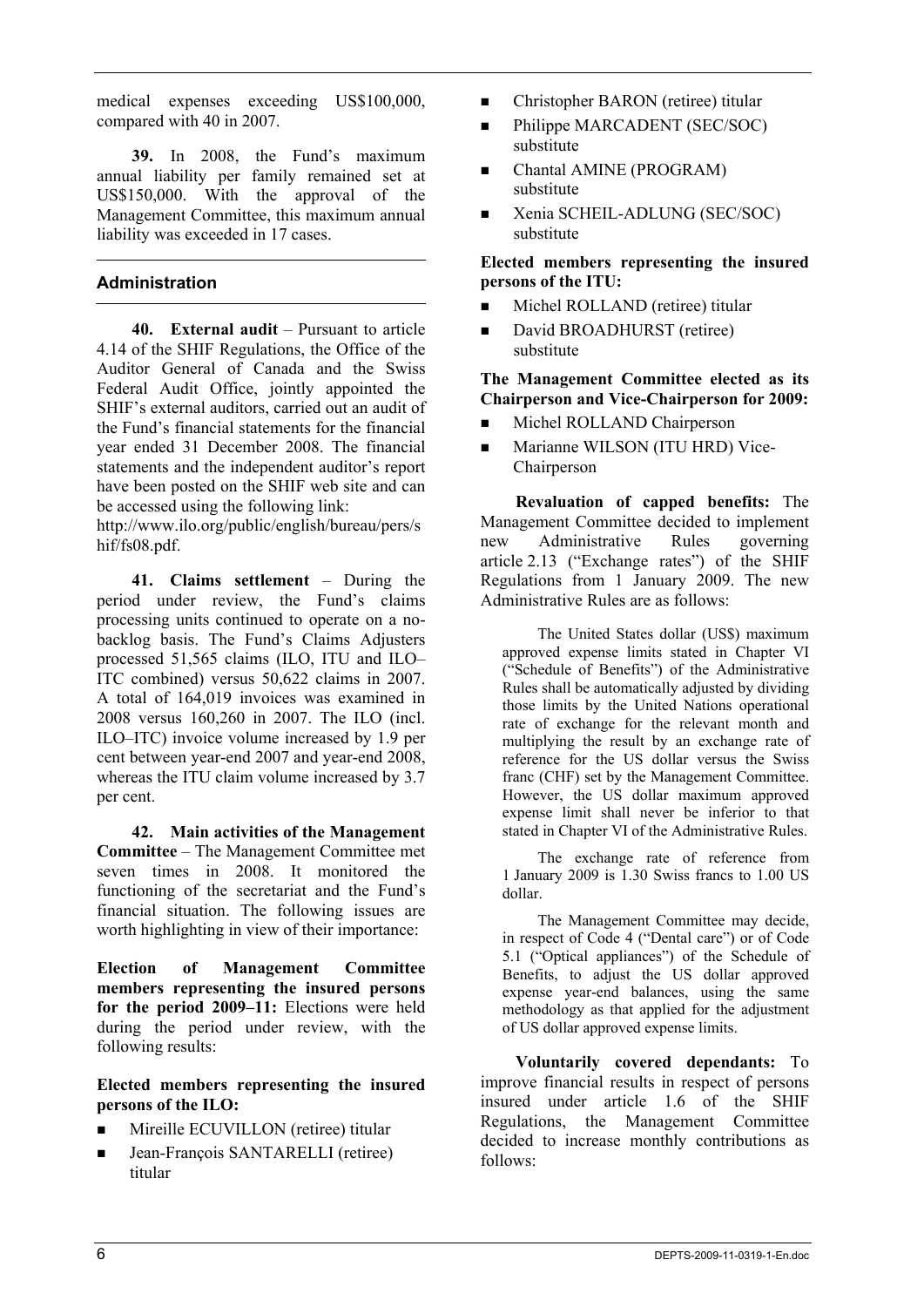Michel Rolland Chairperson

Geneva, 26 October 2009

DEPTS-2009-11-0319-1-En.doc 7

- Voluntarily covered child: from US\$190 to US\$240.
- Voluntarily covered spouse: from US\$400 to US\$510.
- Voluntarily covered parent or parent-inlaw: from US\$1,000 to US\$1,310.

In June 2007, in accordance with article 4.17, paragraph 2, of the SHIF Regulations, the insured persons were notified of the Management Committee's proposal to suppress subparagraph (c) of article 1.6, which entitles to be insured as voluntarily covered dependants "the insured person's parents and parents-in-law, upon adequate evidence of continuous support in accordance with the criteria applied under the provisions of the respective Staff Regulations relating to family allowances for secondary dependants". The Management Committee received written requests from 200 insured persons within three weeks of the notification, that the proposed amendment be submitted to the insured persons for vote. No further action was taken in this regard during the period under review, pending further consideration by the Management Committee.

**Schedule of benefits:** During the period under review, the Management Committee adopted amendments to Code 6 ("Transport costs") of the SHIF Schedule of Benefits.

These amendments are in particular aimed at broadening the general scope of "transport costs" benefits, while at the same time limiting the Fund's liability when transportation costs are incurred as a result of an injury or illness sustained while practising a high risk sport or during a trip to a location remote from an adequate place of treatment. Winter sports are specifically identified as high-risk sports. Thus, transportation costs associated with skiing and snowboarding accidents are no longer covered. Also, when electing to reside far from an adequate place of treatment, persons retiring after 31 December 2011 will be affected by amendments to Code 6 only if the place of residence is not located in the insured person's or his/her spouse's country of origin, or a country to which the insured person was assigned during while an ILO or ITU staff member.

# **43. Activities of the Standing Subcommittee:**

- **Special cases:** Special cases correspond to situations which require interpretation of the Regulations and Administrative Rules, or which call for exceptions thereto, in accordance with articles 1.7 or 2.2(3) of the SHIF Regulations. They are examined by the Standing Subcommittee, which reports to the Management Committee. The Standing Subcommittee met three times in 2008 and examined 26 special cases.
- **Fraud:** No fraudulent insurance claims were found to have been submitted during the period under review.

Clifford Kunstler Executive Secretary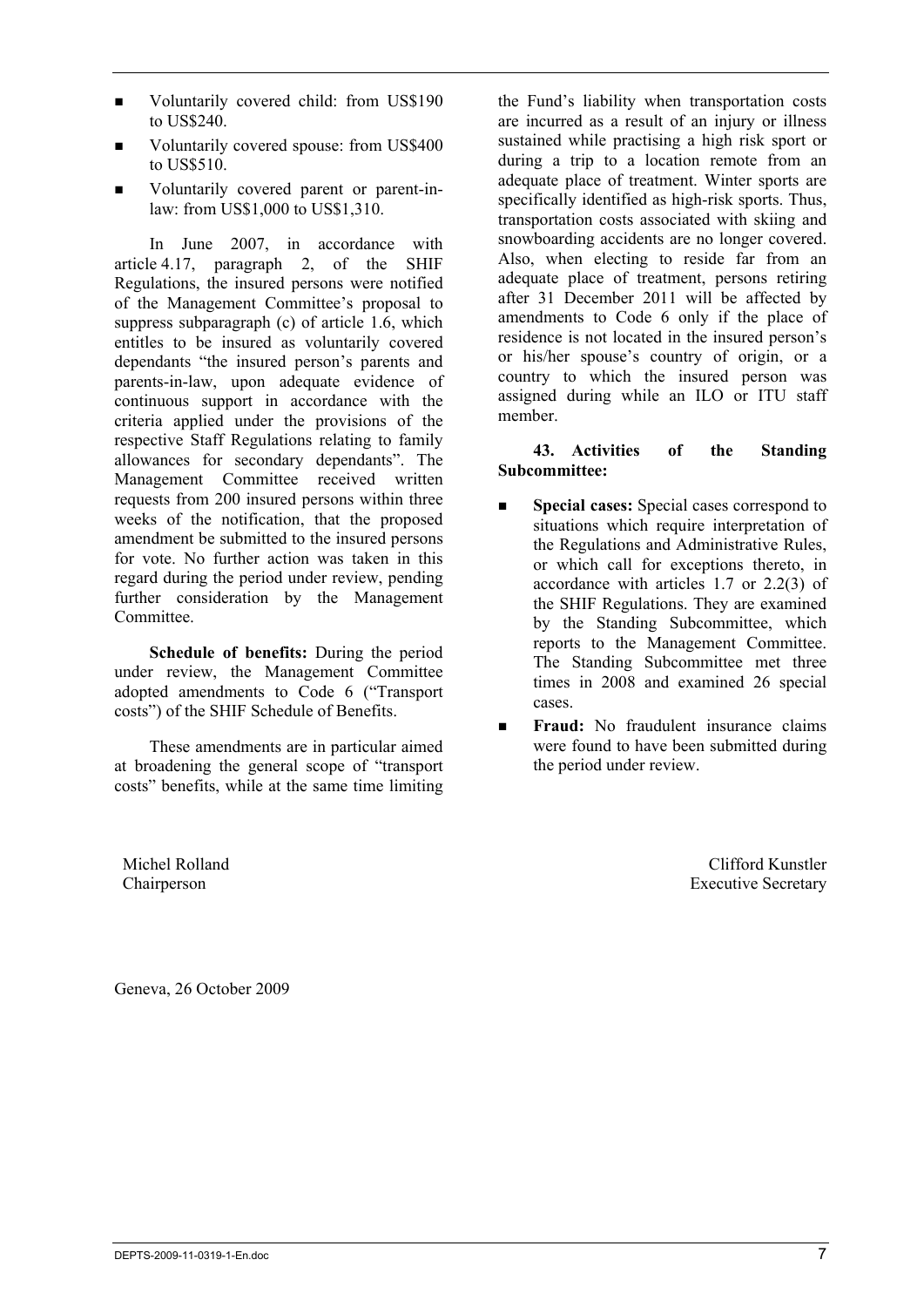### **ANNEX I**

### **ILO-ITU Staff Health Insurance Fund Assets and Liabilities Statement as at 31 December 2008**

### **(in US dollars)**

| <b>ASSETS</b>      |                                      |                                                         | <b>ILO</b>              | <b>ITU</b>           | <b>Total 2008</b>       | <b>Total 2007</b><br>(Restated) |
|--------------------|--------------------------------------|---------------------------------------------------------|-------------------------|----------------------|-------------------------|---------------------------------|
|                    |                                      |                                                         |                         |                      |                         |                                 |
|                    | 1. Cash                              | Term deposits                                           |                         |                      |                         |                                 |
|                    | 2. Debtors                           | Advances and other accounts receivable<br>Other debtors | 249,454<br>1,317,565    | 3,648<br>100,090     | 253,102<br>1,417,655    | 307,766                         |
|                    | 3. Investments                       | <b>Held with CSAM</b><br>Derivative assets              | 34,248,811<br>3,333,902 | 9,104,114<br>886,227 | 43,352,925<br>4,220,129 | 40,693,343<br>170,059           |
|                    | 4. Other                             | Accrued investment income                               | 491,820                 | 130,737              | 622,557                 | 693,770                         |
|                    |                                      | <b>TOTAL</b>                                            | 39,641,552              | 10,224,816           | 49,866,368              | 41,864,938                      |
| <b>LIABILITIES</b> |                                      |                                                         |                         |                      |                         |                                 |
|                    | 1. Creditors                         | Prepaid contributions<br>Other creditors                | 470,524<br>42,435       | 11,931               | 470,524<br>54,366       | 422,202<br>3,010,758            |
|                    |                                      | 2. Accrued liability for unsettled claims               | 8,804,000               | 3,596,000            | 12,400,000              | 10,300,000                      |
|                    |                                      | <b>TOTAL</b>                                            | 9,316,959               | 3,607,931            | 12,924,890              | 13,732,960                      |
|                    |                                      | <b>EXCESS OF ASSETS OVER LIABILITIES</b>                | 30,324,593              | 6,616,885            | 36,941,478              | 28, 131, 978                    |
|                    | <b>SHIF Guarantee Fund</b>           |                                                         |                         |                      |                         |                                 |
|                    |                                      | Balance brought forward from previous year              | 22,043,815              | 5,918,104            | 27,961,919              | 28,024,868                      |
|                    | Total surplus/(deficit) for the year |                                                         | 4,946,876               | (187, 446)           | 4,759,430               | (62, 949)                       |
|                    | <b>Guarantee Fund balance</b>        |                                                         | 26,990,691              | 5,730,658            | 32,721,349              | 27,961,919                      |
|                    | Reserve for derivatives              |                                                         | 3,333,902               | 886,227              | 4,220,129               | 170,059                         |
|                    |                                      | <b>RESERVE AND FUND BALANCE at 31 December</b>          | 30,324,593              | 6,616,885            | 36,941,478              | 28, 131, 978                    |
|                    |                                      |                                                         |                         |                      |                         |                                 |

\* Please refer to paragraph 5 of this report.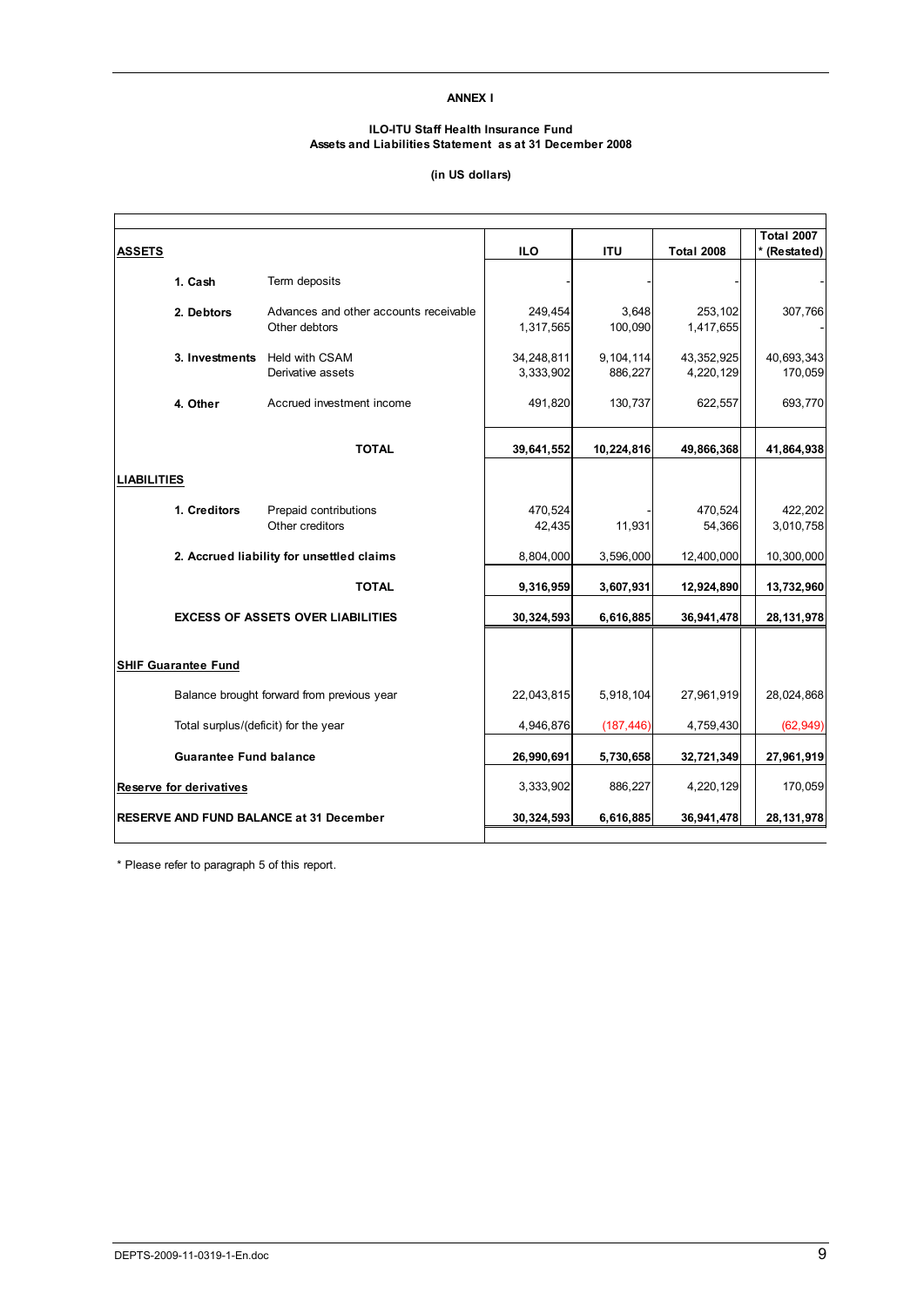### **ANNEX II**

### **ILO-ITU Staff Health Insurance Fund Income and Expenditure Statement for the year ended 31 December 2008**

### **(in US dollars)**

| OPERATING TRANSACTIONS                  |                                                                                             | <b>ILO</b>           | ITU          | <b>Total 2008</b>    | Total 2007 *<br>(Restated) |
|-----------------------------------------|---------------------------------------------------------------------------------------------|----------------------|--------------|----------------------|----------------------------|
|                                         |                                                                                             |                      |              |                      |                            |
| 1. Contributions                        | Active staff including experts                                                              | 9,632,374            | 3,369,266    | 13,001,640           | 10,337,817                 |
| received                                | Organizations                                                                               | 9,515,156            | 3,274,939    | 12,790,095           | 10,218,934                 |
|                                         | Retired/survivors                                                                           | 5,473,244            | 1,954,346    | 7,427,590            | 5,814,042                  |
|                                         | Organizations                                                                               | 10,946,489           | 3,908,693    | 14,855,182           | 11,628,085                 |
|                                         | Voluntary                                                                                   | 1,522,645            | 673,180      | 2, 195, 825          | 2,072,721                  |
|                                         | <b>TOTAL CONTRIBUTIONS</b>                                                                  | 37,089,908           | 13, 180, 424 | 50,270,332           | 40,071,599                 |
|                                         |                                                                                             |                      |              |                      |                            |
| 2. Benefits paid                        | Active staff including experts                                                              | 10,965,227           | 5,015,413    | 15,980,640           | 14,766,911                 |
|                                         | Retired/survivors                                                                           | 19,853,207           | 7,566,798    | 27,420,005           | 25,651,682                 |
|                                         | Voluntary                                                                                   | 1,761,097            | 749,208      | 2,510,305            | 2,143,277                  |
|                                         | Less: Recoveries from third parties                                                         |                      | (25, 536)    | (25, 536)            | (1, 319)                   |
|                                         | <b>TOTAL BENEFITS</b>                                                                       | 32,579,531           | 13,305,883   | 45,885,414           | 42,560,551                 |
|                                         |                                                                                             |                      |              |                      |                            |
| over benefits paid                      | 3. Net surplus/(deficit) in contributions income                                            | 4,510,377            | (125, 459)   | 4,384,918            | (2,488,952)                |
|                                         | 4. Increase/(decrease) in accrued liability for                                             |                      |              |                      |                            |
| unsettled claims                        |                                                                                             | 1,491,000            | 609,000      | 2,100,000            | 800,000                    |
| 5. Exchange gains/(losses)              |                                                                                             | (6,030)              | 16,793       | 10,763               | 235,338                    |
| 6. Sundry expenses                      |                                                                                             | 793                  |              | 793                  | 2,414                      |
| 7. Net operating surplus/(deficit)      |                                                                                             | 3,012,554            | (717, 666)   | 2,294,888            | (3,056,028)                |
|                                         |                                                                                             |                      |              |                      |                            |
| <b>INVESTMENT TRANSACTIONS</b>          |                                                                                             |                      |              |                      |                            |
|                                         |                                                                                             |                      | 329,079      |                      |                            |
| 8. Interest & other income received     |                                                                                             | 1,183,232<br>326,523 | 86,797       | 1,512,311<br>413,320 | 1,310,303<br>(270,090)     |
|                                         | 9. Capital gains/(losses) on investment sold<br>10. Unrealized gains/(losses) on investment | 1,082,152            | 287,661      | 1,369,813            | 652,408                    |
|                                         | <b>Subtotal</b>                                                                             | 2,591,907            | 703,537      | 3,295,444            | 1,692,621                  |
|                                         |                                                                                             |                      |              |                      |                            |
| 11. Gains/(losses) on currency trading: |                                                                                             |                      |              |                      |                            |
|                                         | On purchase and sales                                                                       | (260, 954)           | (69, 168)    | (330, 122)           | (455, 907)                 |
|                                         | Subtotal                                                                                    | (260, 954)           | (69, 168)    | (330, 122)           | (455, 907)                 |
|                                         |                                                                                             |                      |              |                      |                            |
|                                         | <b>Total investment income</b>                                                              | 2,330,953            | 634,369      | 2,965,322            | 1,236,714                  |
|                                         |                                                                                             |                      |              |                      |                            |
| 12. Expenditure:                        |                                                                                             |                      | 31,097       |                      |                            |
|                                         | Investment management fees                                                                  | 116,985<br>116,985   | 31,097       | 148,082<br>148,082   | 115,238<br>115,238         |
|                                         | <b>Total investment expenditure</b>                                                         |                      |              |                      |                            |
| 13. Net income/(loss) on investments    |                                                                                             | 2,213,968            | 603,272      | 2,817,240            | 1,121,476                  |
| 14. Net surplus/(deficit)               |                                                                                             | 5,226,522            | (114, 394)   | 5, 112, 128          | (1, 934, 552)              |
|                                         | 15. Revaluation gain/(loss) on assets & liabilities                                         | (279, 646)           | (73, 052)    | (352, 698)           | 1,871,603                  |
|                                         |                                                                                             |                      |              |                      |                            |
|                                         | NET RESULT FOR THE YEAR                                                                     | 4,946,876            | (187, 446)   | 4,759,430            | (62, 949)                  |

\* Please refer to paragraph 5 of this report.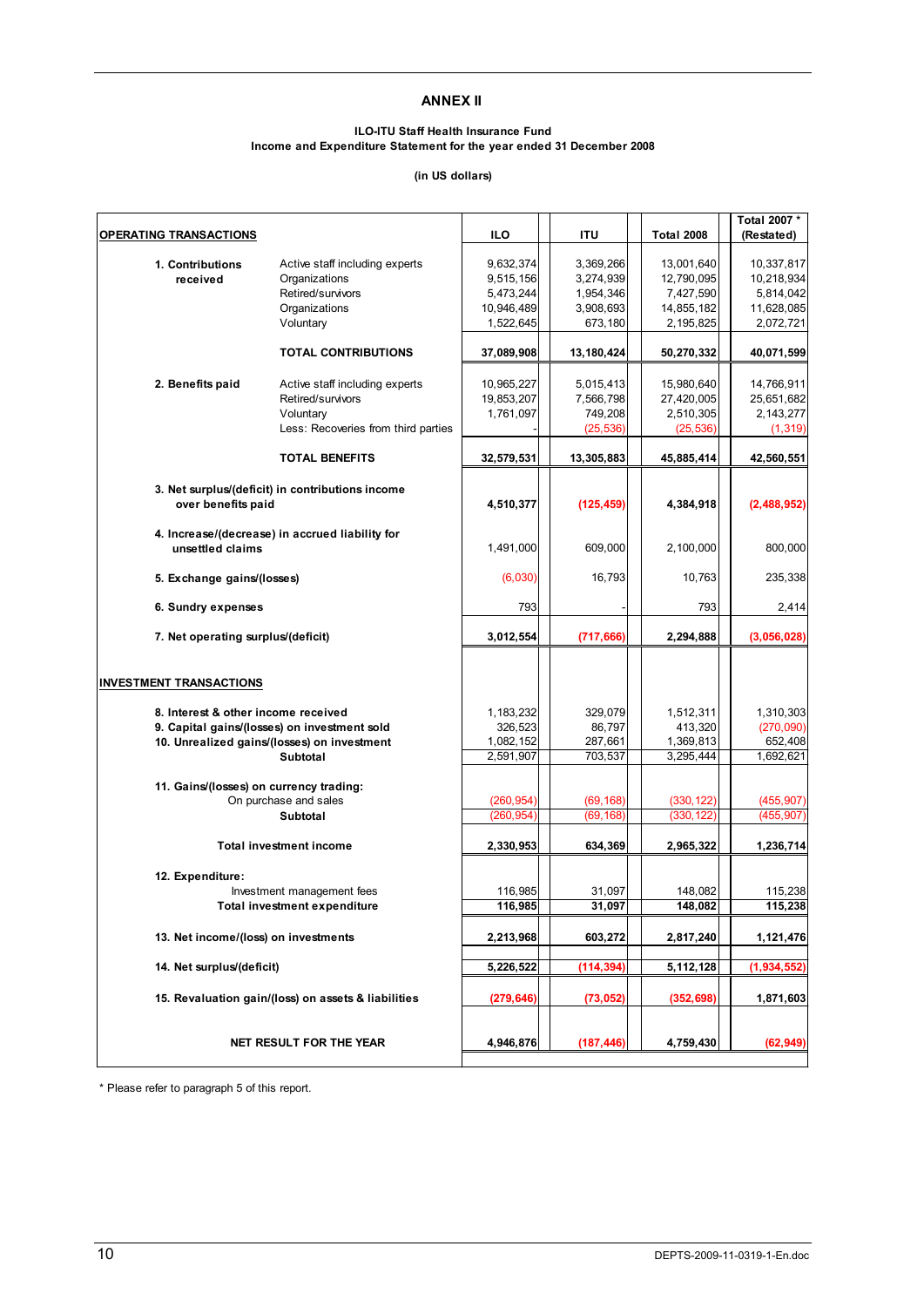| Guarantee Fund 1999-2008<br>(in US dollars)<br>1999<br>2000<br>2002<br>2003<br>2004<br>2005<br>2007<br>2001<br>2006<br><b>Accounts year</b><br>Guarantee Fund<br>30,963,757<br>29, 184, 544<br>32,050,022<br>37,824,157<br>36, 157, 195<br>39, 148, 470<br>28,096,763<br>29,539,253<br>27'961'919 *<br>32,721,349<br>Benefit expenditure<br>20,676,071<br>21,069,924<br>21,816,590<br>24,084,102<br>31,040,332<br>35,907,731<br>36,260,292<br>40, 111, 730<br>42,560,551<br>45,885,414<br>Minimum level<br>6,806,864<br>6,928,843<br>10,593,764<br>11, 161, 769<br>12,823,504<br>15, 172, 027<br>17,201,393<br>18,713,292<br>19,822,095<br>21,426,283<br>Maximum level<br>20,420,593<br>20,786,530<br>31,781,293<br>33,485,308<br>38,470,522<br>45,516,082<br>51,604,178<br>56,139,876<br>59,466,286<br>64,278,848<br>Ratio: actual level/maximum level<br>1.52<br>1.40<br>1.01<br>1.13<br>0.93<br>0.86<br>0.54<br>0.53<br>0.47<br>Swiss franc to US dollar exchange<br>1.59<br>rate at year end<br>1.76<br>1.65<br>1.49<br>1.30<br>1.14<br>1.31<br>1.21<br>1.12<br>* Restated: see paragraph 4 of the report on the operations of the Fund |
|---------------------------------------------------------------------------------------------------------------------------------------------------------------------------------------------------------------------------------------------------------------------------------------------------------------------------------------------------------------------------------------------------------------------------------------------------------------------------------------------------------------------------------------------------------------------------------------------------------------------------------------------------------------------------------------------------------------------------------------------------------------------------------------------------------------------------------------------------------------------------------------------------------------------------------------------------------------------------------------------------------------------------------------------------------------------------------------------------------------------------------------------|
|                                                                                                                                                                                                                                                                                                                                                                                                                                                                                                                                                                                                                                                                                                                                                                                                                                                                                                                                                                                                                                                                                                                                             |
|                                                                                                                                                                                                                                                                                                                                                                                                                                                                                                                                                                                                                                                                                                                                                                                                                                                                                                                                                                                                                                                                                                                                             |
|                                                                                                                                                                                                                                                                                                                                                                                                                                                                                                                                                                                                                                                                                                                                                                                                                                                                                                                                                                                                                                                                                                                                             |
|                                                                                                                                                                                                                                                                                                                                                                                                                                                                                                                                                                                                                                                                                                                                                                                                                                                                                                                                                                                                                                                                                                                                             |
|                                                                                                                                                                                                                                                                                                                                                                                                                                                                                                                                                                                                                                                                                                                                                                                                                                                                                                                                                                                                                                                                                                                                             |
|                                                                                                                                                                                                                                                                                                                                                                                                                                                                                                                                                                                                                                                                                                                                                                                                                                                                                                                                                                                                                                                                                                                                             |
|                                                                                                                                                                                                                                                                                                                                                                                                                                                                                                                                                                                                                                                                                                                                                                                                                                                                                                                                                                                                                                                                                                                                             |
|                                                                                                                                                                                                                                                                                                                                                                                                                                                                                                                                                                                                                                                                                                                                                                                                                                                                                                                                                                                                                                                                                                                                             |
|                                                                                                                                                                                                                                                                                                                                                                                                                                                                                                                                                                                                                                                                                                                                                                                                                                                                                                                                                                                                                                                                                                                                             |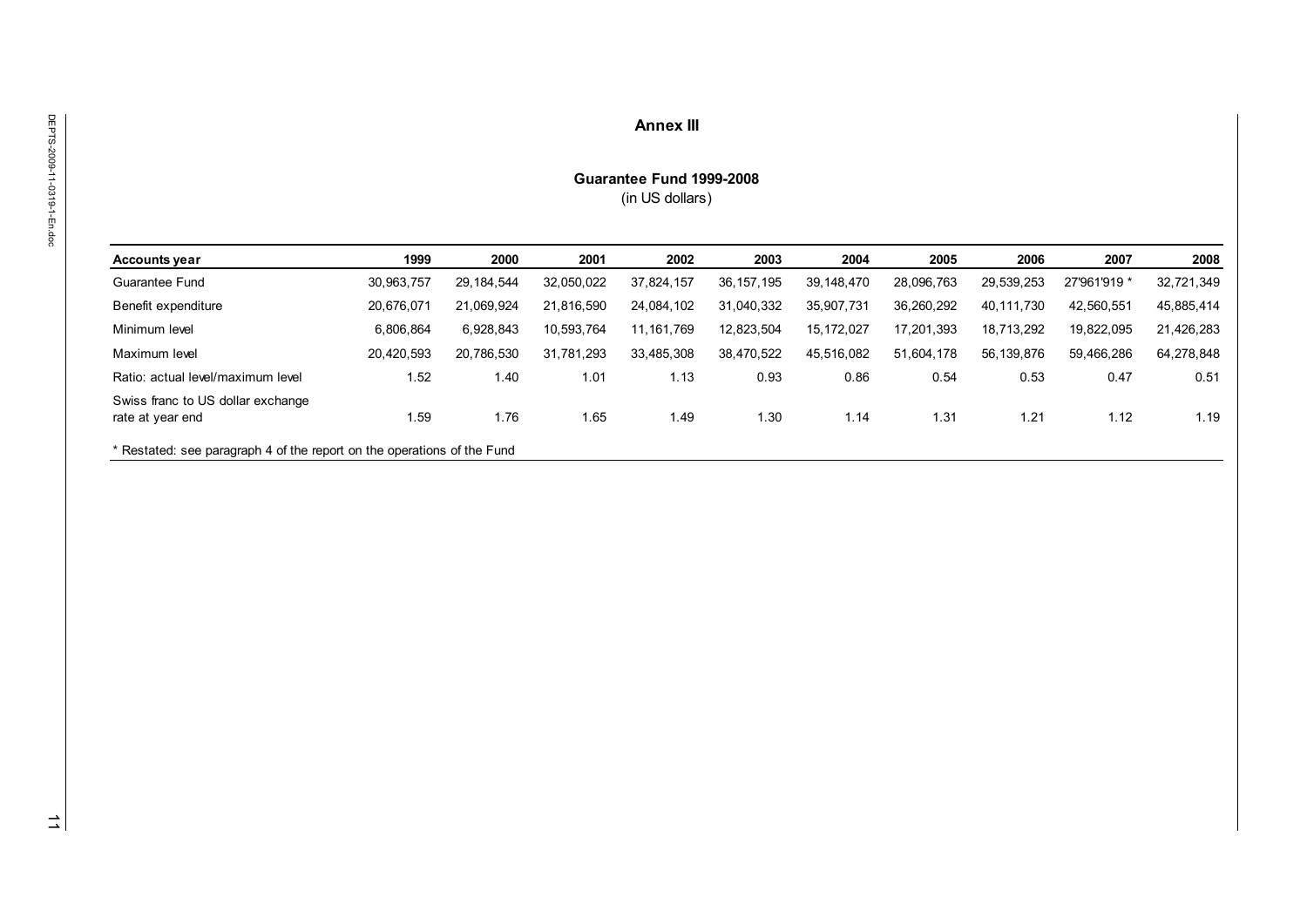# **Annex IV**

| Year | <b>Number of VCD</b> | <b>Contributions</b><br>(US\$) | <b>Benefits</b><br>(US\$) | <b>Operational</b><br>balance<br>(US\$) | <b>Cumulative</b><br>result | <b>Benefit paid</b><br>per dollar<br>contributed |
|------|----------------------|--------------------------------|---------------------------|-----------------------------------------|-----------------------------|--------------------------------------------------|
| 1997 | 551                  | 980,454                        | 818,123                   | 162,331                                 | 162,331                     | 0.83                                             |
| 1998 | 583                  | 1,072,319                      | 865,139                   | 207,180                                 | 369,511                     | 0.81                                             |
| 1999 | 637                  | 1,086,552                      | 957,017                   | 129,535                                 | 499,046                     | 0.88                                             |
| 2000 | 661                  | 1, 145, 744                    | 1,301,601                 | $-155,857$                              | 343,189                     | 1.13                                             |
| 2001 | 723                  | 1,249,596                      | 1,320,989                 | $-71,393$                               | 271,796                     | 1.05                                             |
| 2002 | 706                  | 1,315,628                      | 1,391,197                 | $-75,569$                               | 196,227                     | 1.05                                             |
| 2003 | 736                  | 1,415,079                      | 1,702,492                 | $-287,413$                              | $-91,186$                   | 1.20                                             |
| 2004 | 740                  | 1,704,414                      | 1,856,579                 | $-152, 165$                             | $-243,351$                  | 1.08                                             |
| 2005 | 704                  | 2,034,409                      | 2,000,673                 | 33,736                                  | $-209,615$                  | 0.98                                             |
| 2006 | 666                  | 2,061,438                      | 2,035,428                 | 26,010                                  | $-183,605$                  | 0.99                                             |
| 2007 | 660                  | 2,072,721                      | 2,143,277                 | $-70,556$                               | $-254, 161$                 | 1.03                                             |
| 2008 | 654                  | 2,195,825                      | 2,510,305                 | $-314,480$                              | $-568,641$                  | 1.14                                             |

# **Voluntarily covered dependants (VCD): Summary of annual and cumulative results 1997-2008**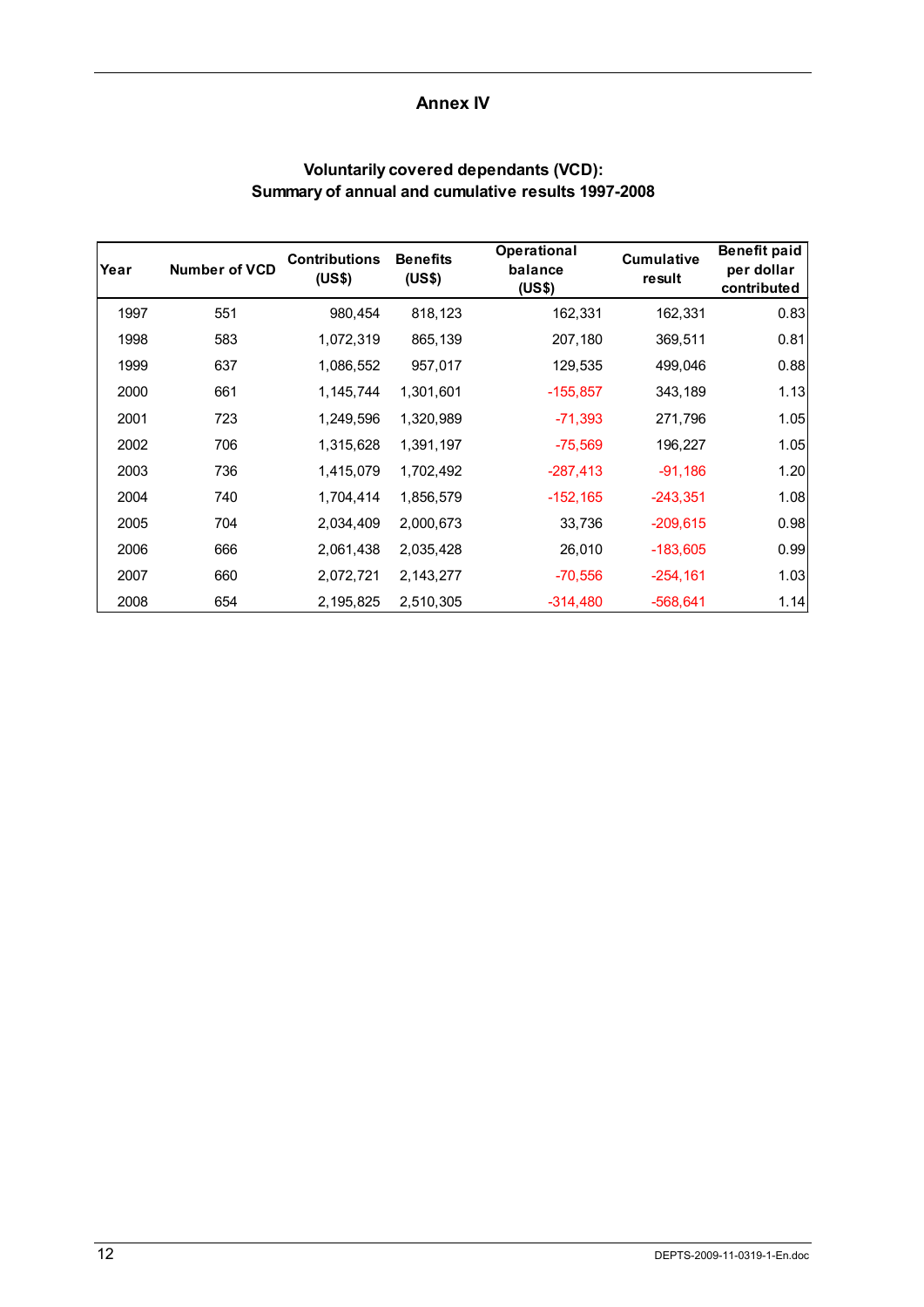| Category                                    | <b>Paying members</b> |     |     |     |     |                                              |     |             |    | <b>Dependants</b> |    |                     |    |     |     |    |                                                                                           | <b>Total insured persons</b> |      |           |      |           |                          |                                      |                                                                                                                                                 |      |
|---------------------------------------------|-----------------------|-----|-----|-----|-----|----------------------------------------------|-----|-------------|----|-------------------|----|---------------------|----|-----|-----|----|-------------------------------------------------------------------------------------------|------------------------------|------|-----------|------|-----------|--------------------------|--------------------------------------|-------------------------------------------------------------------------------------------------------------------------------------------------|------|
| Year's average                              |                       |     |     |     |     |                                              |     |             |    |                   |    |                     |    |     |     |    | 2000 2001 2002 2003 2004 2005 2006 2007 2008 2000 2001 2002 2003 2004 2005 2006 2007 2008 |                              | 2000 | 2001      |      |           | 2002 2003 2004 2005      |                                      | 2006 2007                                                                                                                                       |      |
| <b>IILO</b>                                 |                       |     |     |     |     |                                              |     |             |    |                   |    |                     |    |     |     |    |                                                                                           |                              |      |           |      |           |                          |                                      |                                                                                                                                                 |      |
| Headquarters and<br>Field project personnel |                       |     |     |     |     |                                              |     |             |    |                   |    |                     |    |     |     |    | 1916 1944 1887 1959 2047 1882 1828 1827 1877 2348 2390 2316 2378 2531 2344 2289 2285 2363 |                              | 4264 | 4334      |      |           | 4203 4337 4578 4226      |                                      | 4117 4112                                                                                                                                       |      |
| <b>External offices</b>                     | 667                   | 622 | 669 |     |     |                                              |     |             |    |                   |    |                     |    |     |     |    | 733 804 957 1027 1143 1128 1214 1118 1221 1217 1305 1595 1635 1833 1964                   |                              | 1881 | 1740      | 1890 | 1950      | 2109                     | 2552                                 | 2662 2976                                                                                                                                       |      |
| Former officials and<br>survivors           |                       |     |     |     |     | 1680 1747 1793 1835 1886 1963 2025 2060 2143 |     |             |    | 948               |    | 986 999 994         |    | 993 |     |    | 989 1031 1048 1083                                                                        |                              |      | 2628 2733 |      | 2792 2829 | 2879                     | 2952                                 | 3056                                                                                                                                            | 3108 |
| <b>TOTAL</b>                                |                       |     |     |     |     |                                              |     |             |    |                   |    |                     |    |     |     |    | 4263 4313 4349 4527 4737 4802 4880 5030 5148 4510 4494 4536 4589 4829 4928 4955 5166 5410 |                              |      | 8773 8807 |      |           |                          | 8885 9116 9566 9730 9835 10196 10558 |                                                                                                                                                 |      |
| <b>ITU</b>                                  |                       |     |     |     |     |                                              |     |             |    |                   |    |                     |    |     |     |    |                                                                                           |                              |      |           |      |           |                          |                                      |                                                                                                                                                 |      |
| Headquarters and<br>Field project personnel | 925                   | 946 | 966 | 897 | 827 | 842                                          | 811 | 799         |    |                   |    |                     |    |     |     |    | 796 1101 1138 1157 1092 1005 1027 1000 994 1030                                           |                              | 2026 | 2084      | 2123 | 1989      | 1832                     | 1869                                 | 1811 1793                                                                                                                                       |      |
| <b>External offices</b>                     | 19                    | 18  | 24  | 19  | 20  | 18                                           | 25  | 27          | 29 | 23                | 19 | 29                  | 26 | 24  | 25  | 41 | 43                                                                                        | 45                           | 42   | 37        | 53   | 45        | 44                       | 43                                   | 66                                                                                                                                              | 70   |
| Former officials and<br>survivors           | 571                   | 582 | 601 |     |     | 613 654 689                                  |     | 714 736 749 |    |                   |    | 318 320 336 322 346 |    |     | 350 |    | 356 357 347                                                                               |                              | 889  | 902       | 937  | 935       | 1000                     | 1039                                 | 1070                                                                                                                                            | 1093 |
| <b>TOTAL</b>                                |                       |     |     |     |     |                                              |     |             |    |                   |    |                     |    |     |     |    | 1515 1546 1591 1529 1501 1549 1550 1562 1574 1442 1477 1522 1440 1375 1402 1397 1394 1422 |                              | 2957 | 3023      |      |           |                          | 3113 2969 2876 2951                  | 2947                                                                                                                                            | 2956 |
| <b>ILO/ITU</b>                              |                       |     |     |     |     |                                              |     |             |    |                   |    |                     |    |     |     |    |                                                                                           |                              |      |           |      |           |                          |                                      |                                                                                                                                                 |      |
| Headquarters and<br>Field project personnel |                       |     |     |     |     |                                              |     |             |    |                   |    |                     |    |     |     |    | 2841 2890 2853 2856 2874 2724 2639 2626 2673 3449 3528 3473 3470 3536 3371 3289 3279 3393 |                              | 6290 | 6418      |      |           | 6326 6326 6410 6095      |                                      | 5928                                                                                                                                            | 5905 |
| <b>External offices</b>                     | 686                   | 640 |     |     |     |                                              |     |             |    |                   |    |                     |    |     |     |    | 693 752 824 975 1052 1170 1157 1237 1137 1250 1243 1329 1620 1676 1876 2009               |                              |      | 1923 1777 | 1943 |           | 1995 2153                | 2595                                 | 2728                                                                                                                                            | 3046 |
| Former officials and<br>survivors           |                       |     |     |     |     |                                              |     |             |    |                   |    |                     |    |     |     |    | 2251 2329 2394 2448 2540 2652 2739 2796 2892 1266 1306 1335 1316 1339 1339 1387 1405 1430 |                              |      |           |      |           | 3517 3635 3729 3764 3879 | 3991                                 | 4126 4201                                                                                                                                       |      |
|                                             |                       |     |     |     |     |                                              |     |             |    |                   |    |                     |    |     |     |    |                                                                                           |                              |      |           |      |           |                          |                                      | 5778 5859 5940 6056 6238 6351 6430 6592 6722 5952 5971 6058 6029 6204 6330 6352 6560 6832 11730 11830 11998 12085 12442 12681 12782 13152 13554 |      |